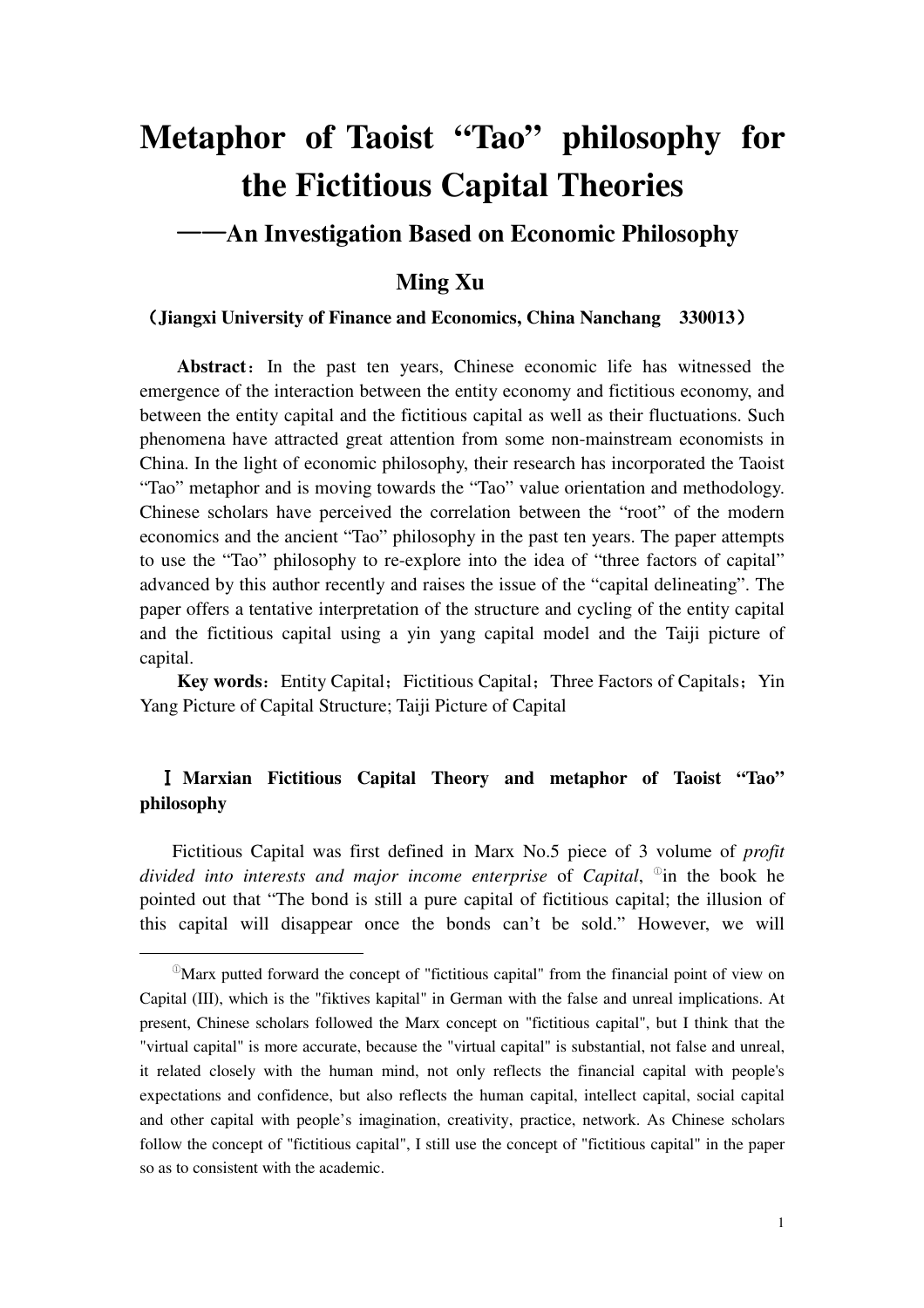immediately learn that such Fictitious Capital has its unique movement. He also argued "the formation of Fictitious Capital was called Capitalization." The Fictitious Capital theories analyzed by Marx were mainly focused on bonds and stocks of financial capital scopes. Present Chinese non-mainstream economic scholars also discuss this issue centered on financial capital scopes. Research scopes mainly refer to bones, stocks, futures and other financial derivatives. It is Interesting that China's "fictitious capital" the theory has not been accepted by mainstream economics and is still in non-mainstream status, but it has attracted the attention of Chinese leaders, and has been absorbed into the economic strategy. The report of Chinese Communist Party's Sixteenth National Congress put firstly forward to "properly handle the relation between the virtual economy and real economy" In 2002.

In my personal view, research on fictitious capital can not be constrained to financial capital scopes. Definition of human capital and wit capital theories essentially put forward the problem of fictitious capital from micro perspective. Fictitious capital refers to physical form without traditional capital, while it can actually determine the future income flow and have capital characteristics. In the meantime, introduction of human capital and intellect capital conducted Capitalization pricing on human resources and intellect which were regarded as fees, cost or physical form articles without traditional capital so as to determine its expectation of future income flow. It should be the new development of Marxian Fictitious Capital Theory in contemporary time.

From the angle of economic philosophy, Chinese scholars exploration between entity economy and fictitious economy as well as entity capital and fictitious capital, theory of which enriches philosophy of Chinese Taoist "Tao" and contains philosophic metaphor of Taoist "Tao" of Chinese ancient sages. Regarding metaphor, Geoffrey M. Hodgson said: "metaphor is not a sort of ornament: it is an indispensable means for constitution and classification of our thought". A series of "miracles" and problems emerging in contemporary economic tendency and china's economic development have presented a series of elusive riddles. Particularly the global financial economic crisis incurred by deviation between American fictitious economy and entity economy demanded people to rethink on traditional economics and make scientific interpretation on new economic phenomenon. Contemporary socioeconomic development tide is increasingly oriented to develop from the direction of metaphor of Taoist "Tao" of Chinese ancient sages while Chinese ancient Taoist philosophy enlightens our economics' innovation.

### Ⅱ**During the change, all the things have their backs to the feminine and stand facing the masculine: Watershed between entity capital and fictitious capital**

 With the coming of knowledge economy, economics is ushering new era. All kinds of signs show that new economy is triggering a revolution of capital theory and capitals in terms of material capital, human capital, intellect capital, social capital, cultural capital and institution capital etc emerged. With extending of new research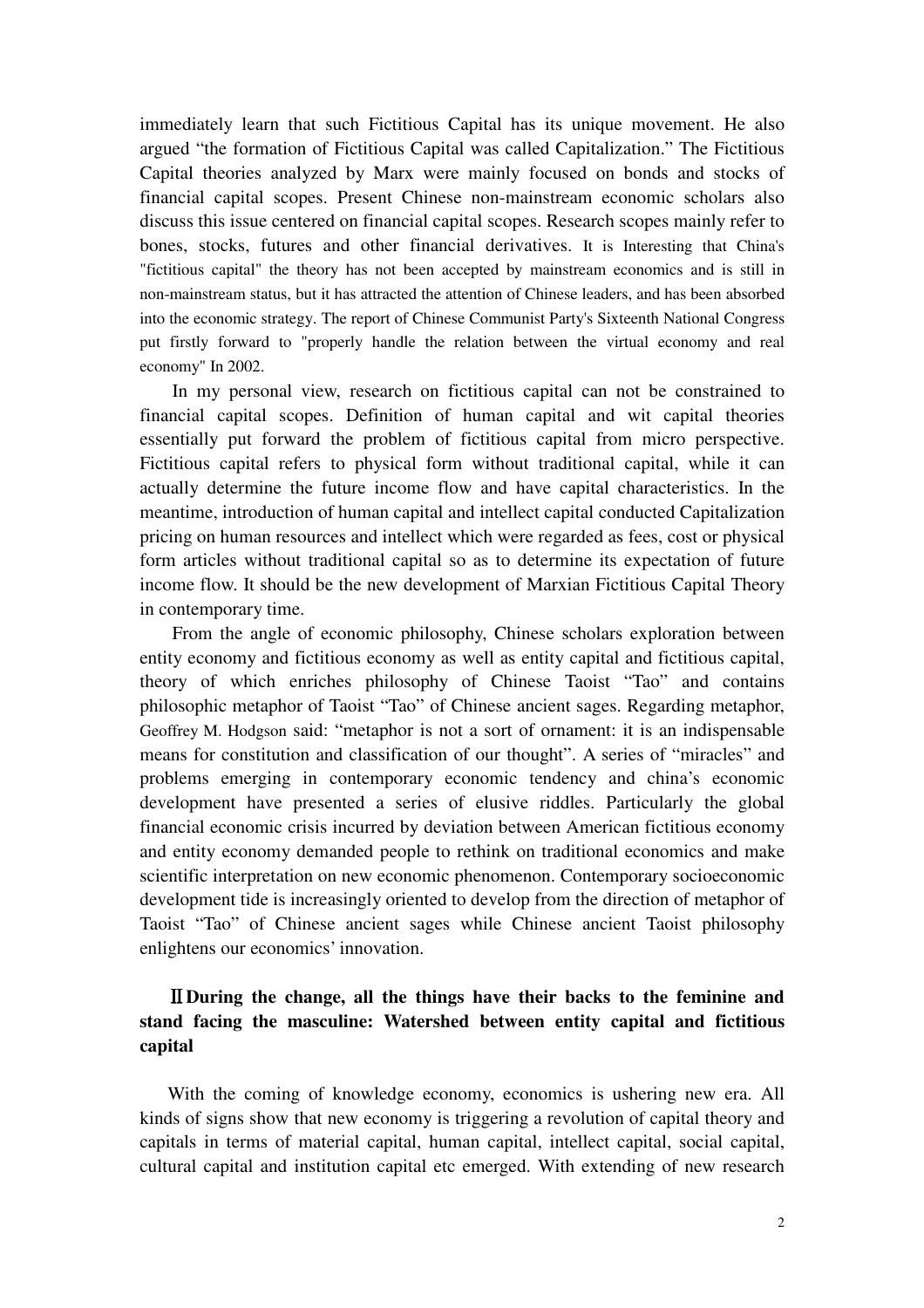realm and introduction of a series of new concepts, economists may feel confused. A fundamental problem pressing for economists to approach is the issue of capital watershed. Whereas concerning the solving of issue of capital watershed, we should first discuss the fundamental component factor from the angle of principal argumentation and then deduce other capital types based on the capital factor.

 From the perspective of principal argumentation, Lao zi's metaphor of "Tao gave birth to the One; the One gave birth to two ; the Two gave birth to three; the Three gave birth to ten thousand things. All things leave behind them the Obscurity's Yin(out of which they have come), and go forward to embrace the Brightness's Yang (into which they have emerged), while they are harmonised by the Breath of Move" provided philosophic thinking for contemporary issue of capital watershed. His concept of "the Three gave birth to ten thousand things" reflected Three Factors of Capitals, namely, material capital, human capital and intellect capital as fundamental factor and the original power to facilitate social development of human beings (The author argued this perspective in the article of *Taoist interpretation on entity economy and fictitious economy*.) Although the concept of capital emerged in the wake of birth of market economy, it accompanied human to develop from ancient time to present time. It is well acknowledged that Taoist Way is extensively applied in general public but less learnt by people. It is the interaction among Three Factors of Capitals that created everything of mankind society and propel human development from husbandry era to today's information society, which firmly proved the Laozi's profound thought of "the One gave birth to two ; the Two gave birth to three; the Three gave birth to ten thousand things".

 If integrating Laozi's metaphor of "All things leave behind them the Obscurity's Yin(out of which they have come), and go forward to embrace the Brightness's Yang (into which they have emerged)" with the research on entity capital and fictitious capital we can scientifically clarify the issue of capital watershed. Laozi said "All things leave behind them the Obscurity's Yin(out of which they have come), and go forward to embrace the Brightness's Yang (into which they have emerged), while they are harmonised by the Breath of Move". Capital still belongs to the realm of everything, hence it absolutely embodies the attribute of "All things leave behind them the Obscurity's Yin, and go forward to embrace the Brightness's Yang", Chinese non-mainstream scholar's analysis on entity capital and fictitious capital has fully reflected this opinion.

 Generally, capital that people called refers to entity capital (material capital) which is composed of physical capital and currency capital. It is hard capital which is visible and touchable; we define it as Yang capital. However, we think that fictitious capital should include human capital, intellect capital and financial capital; we also define it as Yin capital because it is soft capital which is invisible and unpredictable.

 In the following contents, the author try Ying and Yang structure to analyze and specify the boundary and relationship between entity capital and fictitious capital based on Three Factors of Capitals of material capital, human capital and intellect capital. To this end, the author presents a structure model of entity capital and fictitious capital (Please see picture one).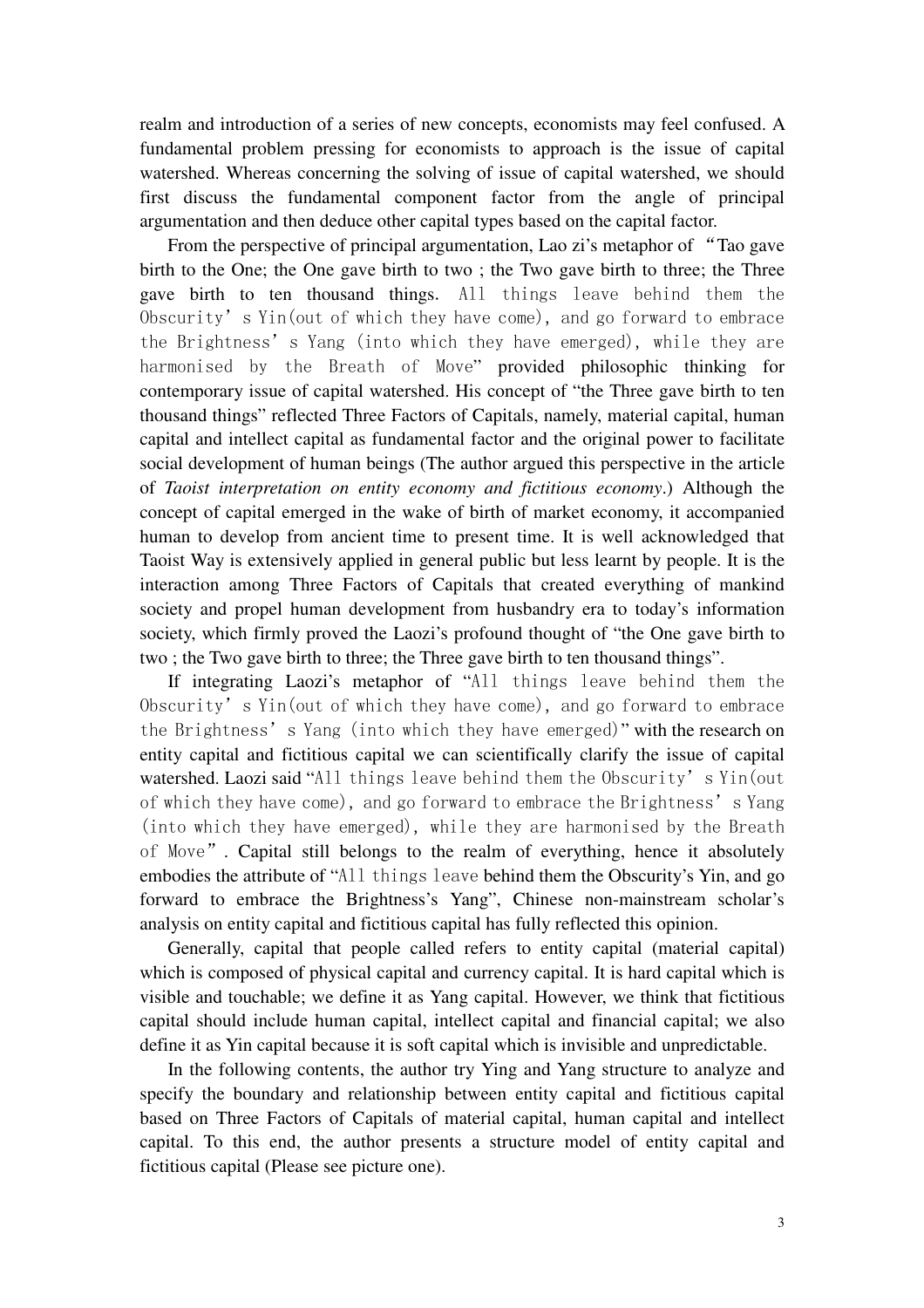

picture one——Yin Yang Picture of Capital Structure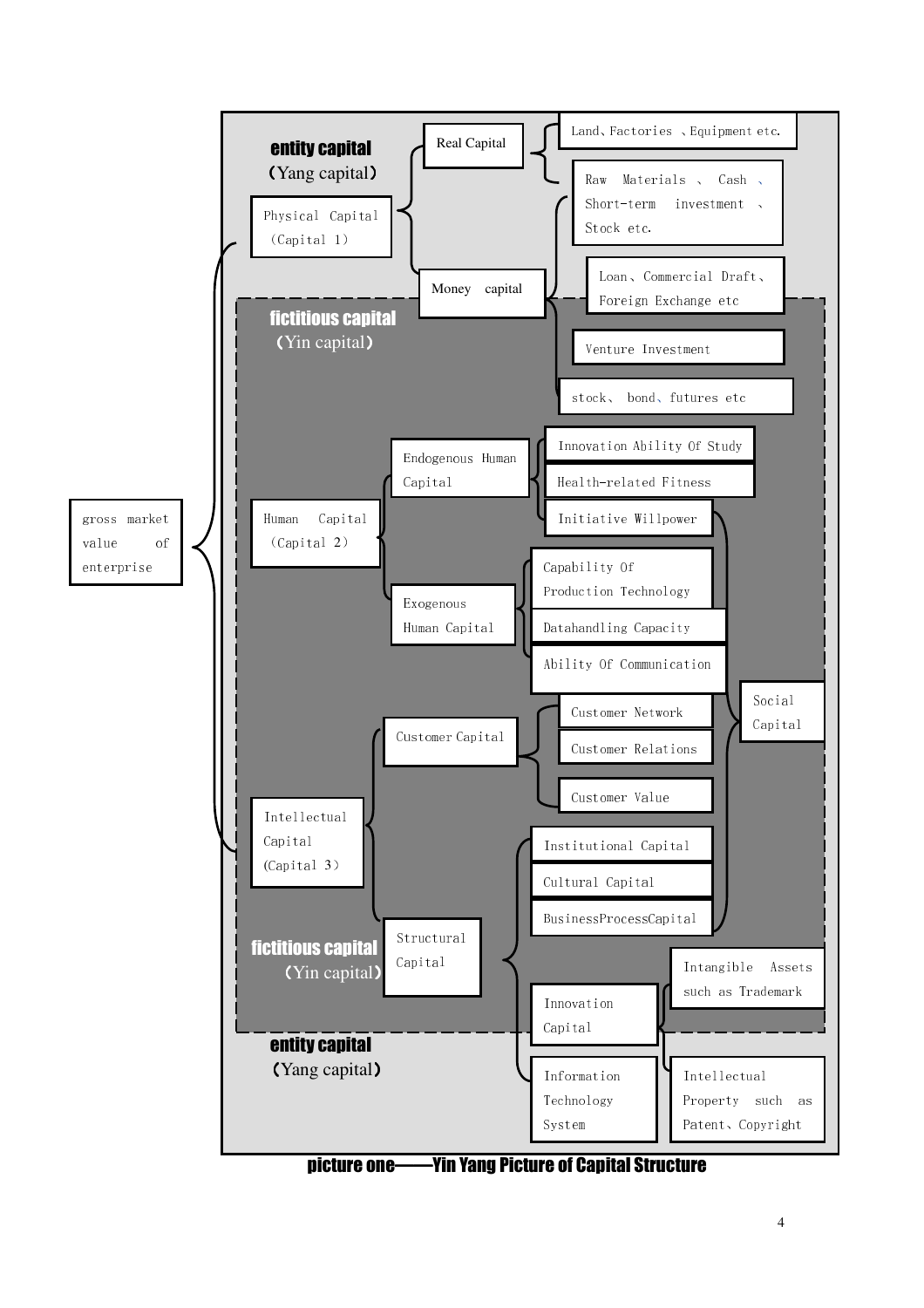We can see from picture one: Three Factors of Capitals of material capital (capital 1), human capital (capital 2) and intellect capital (capital 3) etc can be divided into two parts (1) Yang attribute (light color) entity capital; (2) Yin attribute (deep color) fictitious capital. Entity capital consists of physical capital and currency capital; fictitious capital is mainly composed of human capital, intellect capital.

On the basis of this clarification, we can deduce a series of new capital concepts and forms like financial capital, social capital, institution capital, customer capital, cultural capital and innovation capital etc. we can clearly differentiate the structure and layer of fictitious capital and entity capital and conspicuously clarify their boundary and relationship from the picture.

 We can learn from picture one: the boundary of fictitious capital and entity capital can be differentiated, but some factors of them can be inter-converted in fictitious capital and entity capital. For instance, currency capital belongs to entity capital of Yang attribute but it can be converted into financial capital such as bank lending capital, stocks, bonds and future etc, after that it forms fictitious capital of Yin attribute. Therefore, the author specify currency capital at the boundary of entity capital and fictitious capital; innovation capital of intellect capital belongs to fictitious capital of Yin attribute, when it converts into intellectual property rights like patent and copy right etc, in the wake of that it converts into entity capital of Yang attribute, they are also specified at the boundary of entity capital and fictitious capital.

## Ⅲ **The deduction of Taiji Picture of Capital and circling outlook of entity capital and fictitious capital**

#### ⅰ**Taiji Picture of Capital**

 Laozi's remarks in *The Classic Book of Tao and Teh "*Tao gave birth to the One; the One gave birth to two ; the Two gave birth to three; the Three gave birth to ten thousand things. All things leave behind them the Obscurity's Yin, and go forward to embrace the Brightness's Yang, while they are harmonised by the Breath of Move", which is actually regarded as a perfect interpretation to Taiji Picture. Taiji Picture is an important picture for studying the principle of *The Book of Change* because it contains common law of every. Hence some people call it mode of cosmos and lighthouse of science. During the process of demarcation of Yin Yang Structure Model of entity capital and fictitious capital, the author comprehended suddenly that this kind of demarcation would be more concise and persuasive if using Taiji Picture to depict it. (Please see picture two).

If we see capital as a Yin-Yang Taiji (Yin-Yang Taiji fish), Yang part represents entity capital while Yin part represents fictitious capital. The author divides the Yang part into two categories: physical capital and currency capital; Yin part: human capital and intellect capital.

 Firstly, entity capital of Yang attribute shows that the flow direction of fund determines orientation of economic development due to the pace-setting role of contemporary economic currency capital. Consequently the author put the currency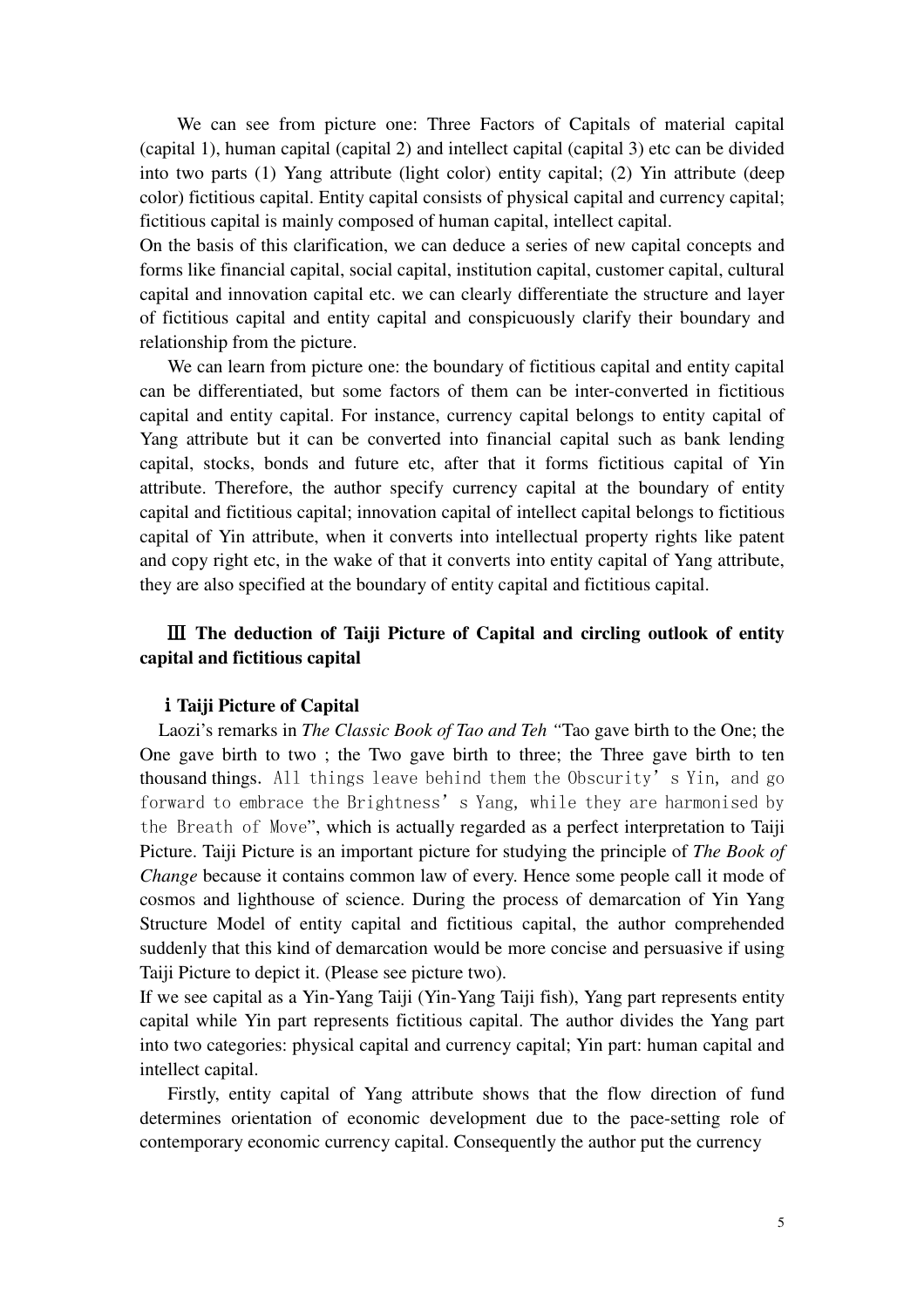

picture two--- Taiji Picture of Capital

on the head of the Yang fish whereas physical on the end of the Yang fish (entity capital). Most importantly, fish eye of Yang fish is feminine, soft, formless and unpredictable financial capital demarcated in the fish's eye, which is perfectly and vividly illustrated the conversion of currency capital of Yang attribute or the nature of financial capital of Yin attribute and represented the conversion of entity capital or the relationship of fictitious capital with Yang including Yin.

 Secondly, in view of fictitious capital of Yin attribute, intellect capital play a leading role in contemporary economy and it become the powerhouse of nowadays economic development, resulting in people's growing feeling of intellect capital overweighting human capital. Therefore, the author demarcates intellect capital on the fish head of Taiji Yin fish (fictitious capital), human capital on the end of the fish, which is in subordinate position. Yin fish's eye is Yang attribute which is paramount. Intellect capital like information system, patent, copy rights and IPR etc derived from innovation capital belong to Yang attribute capital is just demarcated here. It appropriately reflects conversion of intellect capital of Yin attribute or relationship of inclusion of the nature of innovation capital like information system, patent, copy rights etc and also the conversion of fictitious capital or the relationship of entity capital with Yin including Yang.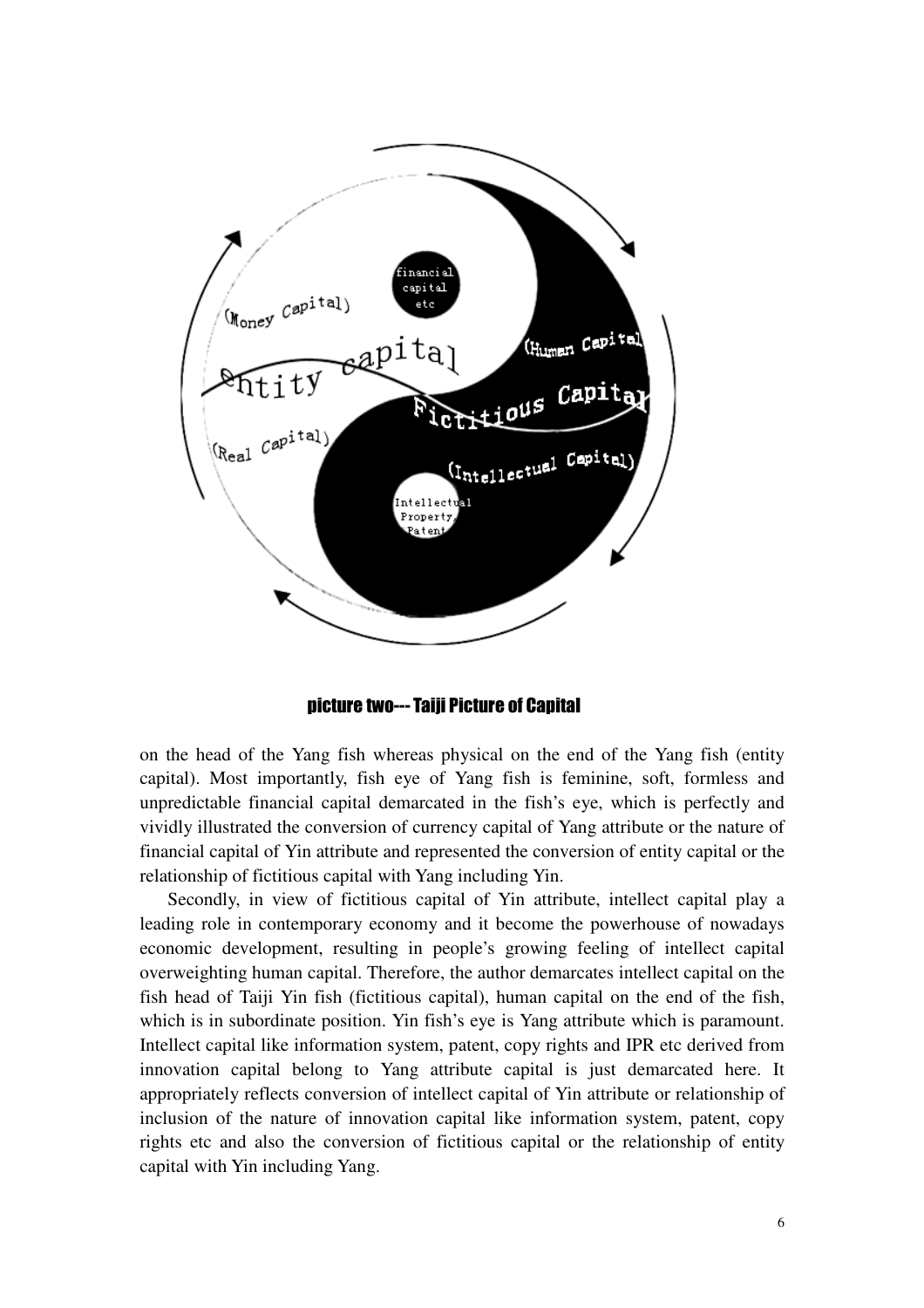Thirdly, Yin and Yang can continue to be demarcated between entity capital and fictitious capital. In entity capital, physical capital is Yang attribute and currency capital is Yin attribute; in fictitious capital, intellect capital Yang attribute, human capital Yin attribute. By this, they can be further demarcated.

#### ⅱ **"Through union with the life force they blend in harmony" :Circling outlook of entity capital and fictitious capital**

Taiji Picture of Capital can be regarded as a way to reflect "Wuji produced Taiji, Taiji produced Liangyi and Liangyi produced Sixiang" from economics view. Looking back human development history, capital was emerged from nothingness. Nevertheless, capital can be divided into entity capital and fictitious capital. From today's perspective, it is the Yin and Yang interaction between entity capital and fictitious capital that has boosted growing development of human society. Though the word "capital" were emerged late in mankind history, as Taoist "Tao" it accompanied human being from ancient time to nowadays.

 Zhuangzi said: "I learnt Yin and Yang", "I also herald harmony of Yin and Yang", which profoundly expressed ancient sages' comprehension of complementary, coordination and balance on Yin and Yang as well as seek of harmony of Yin and Yang. To play a wonderful music, it is necessary to play musical instruments in accordance with the yin and yang of "harmony"; similarly, only response to reconcile and comply with the yin and yang can meet the needs of everything.

Here the author would like to present a new outlook of capital cycling. We can comprehend capital cycling of entity capital and fictitious capital of an enterprise or a country (please see picture two) if learning "Tao" of new capital cycling from the perspective of "through union with the life force they blend in harmony".

Economic development stems from the integration and interaction of entity capital and fictitious capital, namely, the union of Yin capital and Yang capital. Integration and interaction of Three Factors of Capitals including material capital (physical capital and currency capital), human capital and intellect capital first promoted the growth and development of physical capital so as to further expedite the development and flourishing of currency capital; development and flourishing of currency capital signified wealth, further advancing constant improvement of people's material living and cultural education. It irrefutably promotes the growth and development of human resources; the growth and development of human resources will advance theoretical innovation and scientific and technological revolution and promote the expansion and development of intellect capital; the expansion and development of intellect capital will further promote the enrichment and growth of physical capital in contrary. Rising and dropping as well as fluctuation and balance of entity capital and fictitious capital constitute different economic cycle; by cycling like this Taiji Picture of Capital has briefly and gracefully described human being's socioeconomic development scenery.

It is must be emphasized that our new outlook of capital mainly concerns: the cycling developing goal of entity capital and fictitious capital is to achieve "harmony" via good interactive relationship. Only by attaining "During the change, all the things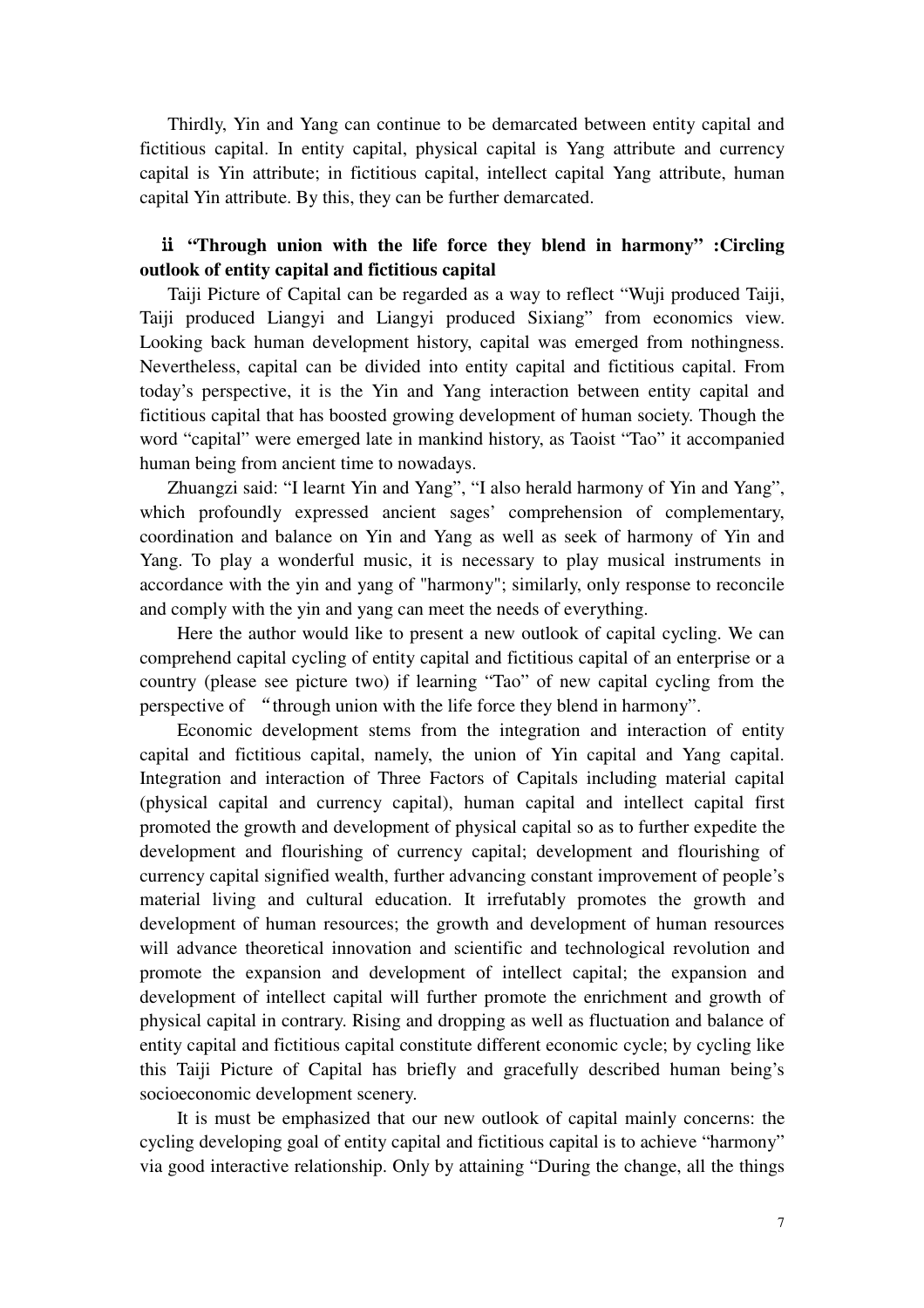have their backs to the feminine and stand facing the masculine. Through union with the life force they blend in harmony" can an enterprise or a country materialize sustainable development. Whereas attaining this goal, it is of vital importance implementing "surplus one should give while deficient one should get" to accomplish harmony and promptly adjust economic policies and rules.

Last but not least, the author would like to arrive at conclusion by quoting chapter eleven of *The Classic Book of Tao and The*.

 "The thirty spokes unite in the one nave; but it is on the empty space (for the axle), that the use of the wheel depends. Clay is fashioned into vessels; but it is on their empty hollowness, that their use depends. The door and windows are cut out (from the walls) to form an apartment; but it is on the empty space (within), that its use depends. Therefore, what has a (positive) existence serves for profitable adaptation, and what has not that for (actual) usefulness".

Laozi used three comparisons to interpret the relationship between "existence" and "nothingness", "entity" and "fictitious" in this chapter. Hence "existence" – tangible things (entity) has brought benefits and convenience to mankind whereas "nothingness" – intangible things (fictitious) have greater effects. It is "nothingness (fictitious)" that enables "existence (entity)" to play its role. Laozi used this to explain that effects of materials can be taken in that coexistence and integration of "existence (entity)" and "nothingness (fictitious)".

Mr. Cheng Siwei former vice Chairman of Standing Committee of National People's Congress stressed in an article *exploration on fictitious economy*: "From the perspective of systematic science, fictitious economy is correspondent to entity economy and both of them are existing economic activity (including structure and evolution) mode in economic system. Entity economy can be compared to the hardware of economy; fictitious economy the software of economy. They are interdependent. It could unequivocally reflect Chinese ancient Taoist "Tao" from the angle of economics. In the times of industrious economy, people attached importance to entity economy with "entity" overweighing "fictitious". Fictitious economy plays its role in information economy. Therefore, only "existence" and "nothingness" coexists and "Yin" and "Yang" integrates, "during the change, all the things have their backs to the feminine and stand facing the masculine. Through union with the life force they blend in harmony" can ensure harmonious human socioeconomic development.

#### **Reference**

Geoffrey M.Hodgson,1999, Evolution and Institutions: On Evolutionary Economics and The Evolution of Economics, 2007 ,by China Renmin University Press Translation, p66.

Laozi (Spring and Autumn Period), The classic Book of Tao and Teh ,by Beijing: Central Compiling and Translation Press, 2006

Marx, Karl(2004),Capital,vol,1, People's Press.

Ming, Xu(2007), "On Attribute of Fictitious Capital of Human capital and Intellect